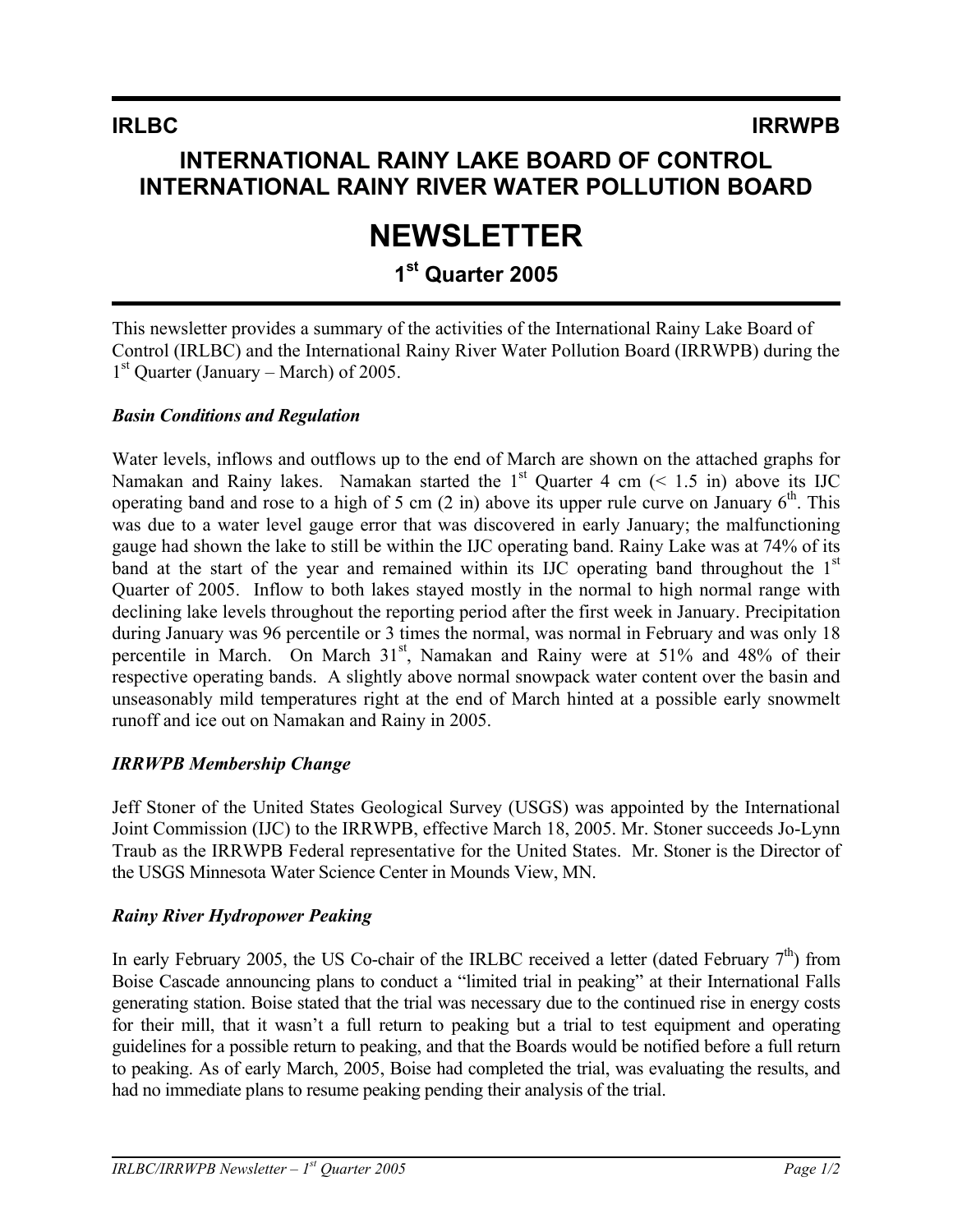#### *Lake of the Woods Water Quality Forum*

One IRLBC member, one IRRWPB member and two IRLBC support staff attended the 2nd Annual Lake of the Woods International Water Quality Forum at the Rainy River Community College in International Falls on March 30, 2005. This was a professional symposium intended for researchers and resource managers working and/or interested in research and management activities related to Lake of the Woods and the watersheds flowing into it. The forum, which brought together about 90 people (more than double the number from the first forum in February 2004), provided an opportunity for researchers to update attendees on the work completed or initiated over the past year.

#### *ManOMin Watershed Sustainability Conference*

Two IRLBC members and two IRLBC support staff attended the 2005 ManOMin Watershed Conference in Fort Frances on March 31 and April 1, 2005. The conference was well attended by a varied cross-section of people including First Nations, scientists, resource managers, tourist outfitters, land owners and the general public. This year's conference, the fourth to be held, focussed on sustainability of resources and the vision for the future. Several speakers expressed concern for the future of the basin's fish and natural resources. They encouraged local people to become proactive and not wait for governments to act. Chief Al Hunter of the Rainy River First Nation announced that he is proposing to convene a "Summit on Rural Culture" sometime in the next year with the goal of forming a partnership to protect the Rainy River.

#### *Board Meetings Summary*

The Boards held three joint conference calls during this reporting period. The conference calls were conducted on February 11, 2005, March 7, 2005, and March 29, 2005. Key topics of discussion included work on the Boards' Spring 2005 Report to the IJC, preparations for the Spring semiannual meetings of the IJC, Rainy River hydropower peaking, improvements to the Boards' web sites, preparation of the 3rd and 4th Quarter 2004 Newsletters, Lake of the Woods Water Quality Forum, Man-O-Min Conference, and membership of the IRLBC and IRRWPB.

*Questions or comments? Contact the Boards' Secretary:*

*Kari Layman USACE - St. Paul District 190 Fifth Street East St. Paul, Minnesota 55101 - 1638 Phone: 612 290-5424 Fax: 612 290-5841 Email: Kari.L.Layman@usace.army.mil*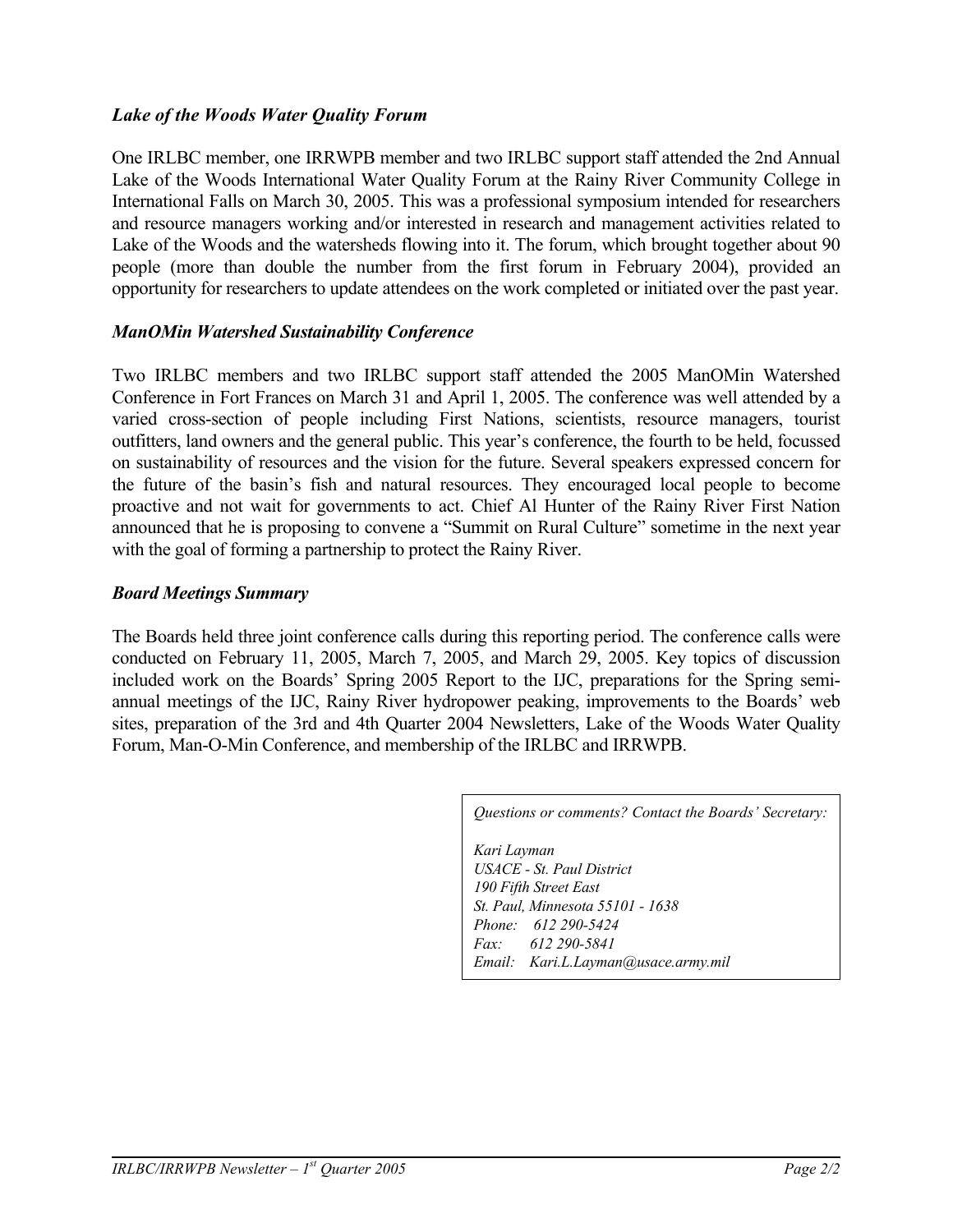